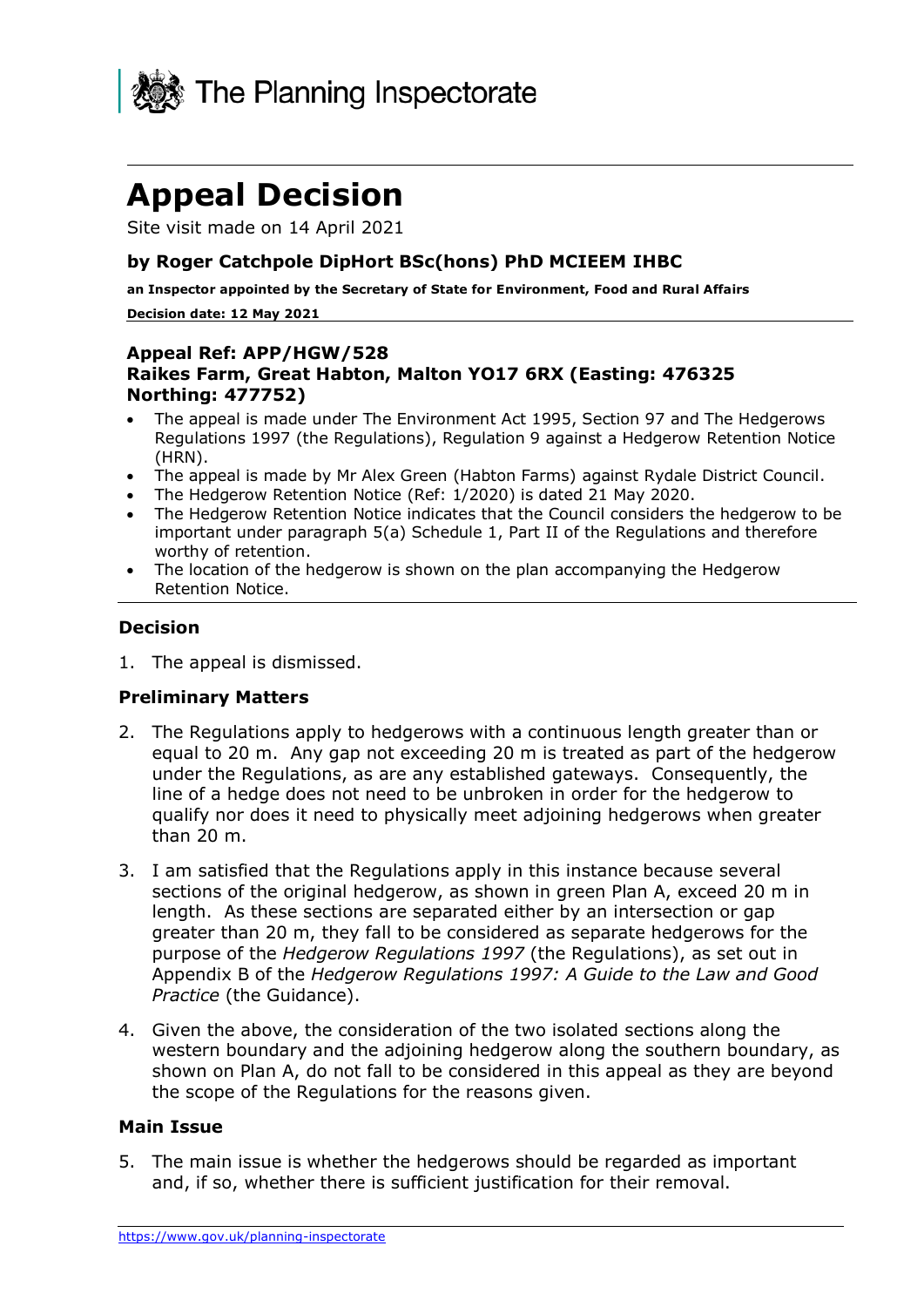#### **Reasons**

- 6. The appeal relates to several sections of hedgerow to the west of Kirby Misperton Lane, largely comprising a mixture of hawthorn and blackthorn with no understorey. They are evidently remnants of the same hedgerow and are indicative of a field boundary that previously enclosed a rectangular land parcel that abutted the adjacent road. These are now separated by substantial gaps that are largely devoid of woody species. Three of these sections exceed 20 m in length, with two of them forming the north-western corner of the former field enclosure (A & B). These sections include two gateways, one on the northern and another on the western section. The third section (C) forms part of the south-western corner and joins a short spur of less than 20 m which indicates the line of the southern boundary of the former field enclosure.
- 7. A hedgerow is deemed to be important if it has been present at a location for 30 years or more and satisfies at least one of the criteria listed in Schedule 1, Part II of the Regulations. These criteria either relate to archaeology and history **or** wildlife and landscape. In this particular instance, the Council has issued a Hedgerow Retention Notice (HRN) for historic reasons. This is because the remaining sections are indicative of a hedgerow that is recorded in documents suggesting that it was an integral part of a historic field system that pre-dates the Inclosure Acts. The Guide defines that this should be taken to mean any hedgerow present at a given location before 1845.
- 8. More specifically, the field boundary indicated by the three qualifying sections, as well as the shorter sections, are shown on an estate map of land belonging to William Fermor Esq which is dated between 1770-1790. The hedgerow is also recorded on a transcription of the Great Habton tithe map which is dated 1849 as well as an Ordnance Survey map that was published in 1854. These maps are held in the North Yorkshire County Record Office and extracts have been provided.
- 9. Whilst the last two sources do not unequivocally establish the presence of the hedgerow prior to 1845, I am satisfied that the estate map is sufficient to establish that the qualifying hedgerows are an integral part of a field system that pre-dates the Inclosure Acts and are important in accord with Regulation 5(a). Furthermore, I note that this evidence has not been disputed by the appellant nor has any substantiated evidence to the contrary been submitted.
- 10. The Regulations seek to retain hedgerows that are important and the circumstances of their removal need to be exceptional. In this particular instance, the main reason given for their removal is to make the land more manageable and productive. The appellant believes that this would enable the grazing of grass-fed livestock alongside a range of other Environmental Stewardship options.
- 11. However, the Guide indicates that the impact on a business would have to be extremely serious to justify the removal of important hedgerows. Whilst I acknowledge that their removal would undoubtedly make agricultural operations more convenient, I am not satisfied that their retention would have an extremely serious impact on the appellant's business on the basis of the evidence that is before me. Nor do I have any indication of why the retention of these hedgerows would specifically preclude the application of different Stewardship scheme options.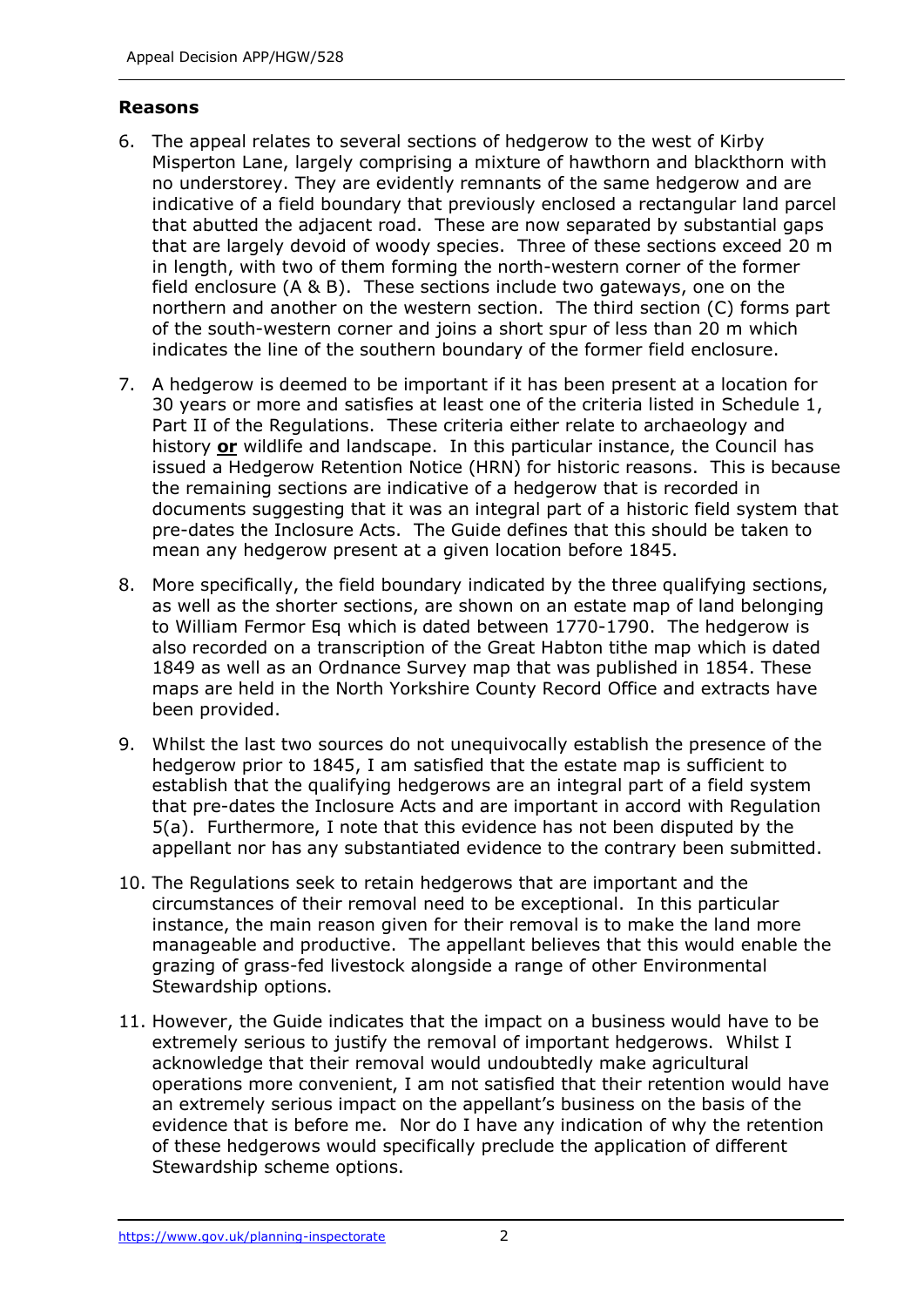12. I acknowledge that there are a number of gaps that have resulted from past management and that a similar length of continuous hedging could be provided elsewhere on the holding. However, this does not alter its historical significance, mitigate its loss or lessen the importance attached to it by the Regulations. Consequently, such considerations are immaterial and are not determinative in an appeal against a HRN issued under paragraph 5(a) Schedule 1, Part II of the Regulations. I therefore find that there are insufficient grounds to justify the removal of the hedgerows.

### **Conclusion**

13. Given the above and considering all other matters raised I conclude that the hedgerows are important and that there is insufficient reason to justify their removal. I hereby direct that the Notice be modified by substituting the plan attached to the Notice with the plan attached to this decision which identifies the sections of hedgerow to which the Notice applies. I also direct that the text of paragraph 2 of the Notice is modified by substituting the following text at the appropriate point:

Hedgerow No. 1 (Comprising sections A, B and C as annotated by a solid green line on the map attached to this Notice) runs north (parallel) to Kirby Misperton Lane until then running east towards Kirby Misperton Lane SE 476328 477804 on the map referenced below) to the south of Braygate St, Swinton, and furthermore, that the said stretches of hedgerow must be retained and that removal consisting of, or including any such work is hereby prohibited.

14. Subject to these amendments, the appeal is dismissed and the Notice is upheld.

*Roger Catchpole*

INSPECTOR